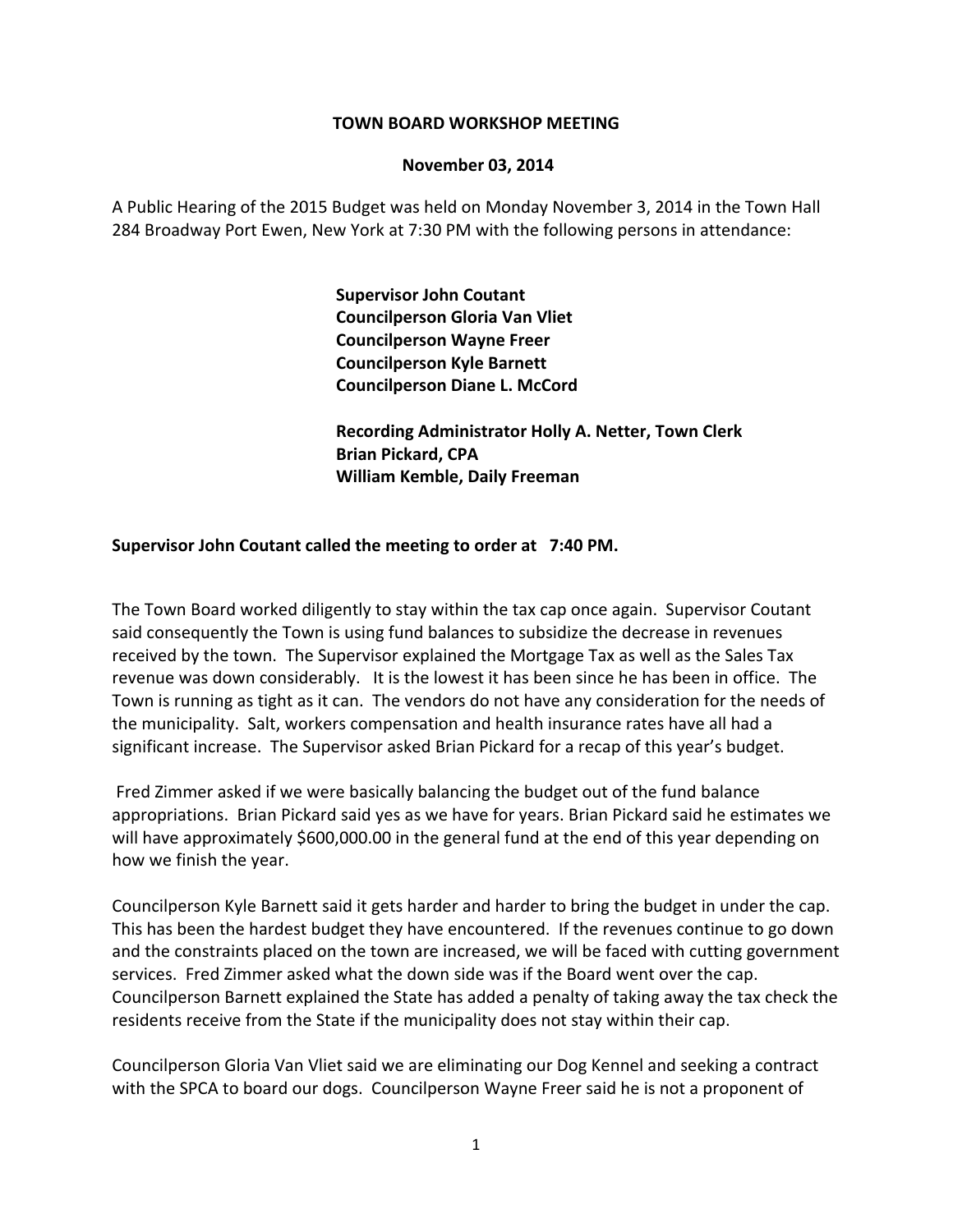using the fund balance but favors this option instead of cutting back even more services. Everyone hopes the mortgage tax and revenues start to increase and we can build the funds back up. Tim Halpin inquired why the workers comp has gone up considerably and why we could not go out on our own. Mr. Halpin felt the county must have many more claims than the town. The Board explained it would be cost prohibitive. When the agreements were drawn up years ago the agreement was made the town would co share the outstanding claims which would cost the town more than \$175,000 to get out of the plan. In addition we would also need to pay a new insurance company on top of that. Supervisor Mike Cafaldo said salt has gone up \$10 a ton. Everyone wants a tax break but the municipality has to pay more for what they are getting. Everyone hope the economy turns around.

**A MOTION WAS MADE AT 8:00 PM BY COUNCILPERSON KYLE BARNET TO ENTER INTO EXECUTIVE SESSION TO DISCUSS THE CONTRACT NEGOTIATION BETWEEN THE WATER/ SEWER AND HIGHWAY PERSONNEL. BRIAN PICKARD, CPA WAS INVITED INTO THE SESSION. COUNCILPERSON WAYNE FREER SECONDED THE MOTION. ALL WERE IN FAVOR, MOTION CARRIED.** 

**A MOTION WAS MADE TO COME OUT OF EXECUTIVE SESSION BY KYLE BARNETT AT 8:03PM AND SECONDED BY SUPERVISOR JOHN COUTANT. ALL WERE IN FAVOR MOTION CARRIED. NO ACTION WAS TAKEN.**

Councilperson Kyle Barnett explained to the public that we are still in negotiation with the union employees regarding the terms of their contract for next year. The current budget is not changing which includes a 1% increase for all non union employees. The union is still to be negotiated.

**COUNCILPERSON WAYNE FREER MADE A MOTION TO CLOSE THE BUDGET HEARING AT 8:04 PM AND WAS SECONDED BY COUNCILPERSON GLORIA VAN VLIET. ALL WERE IN FAVOR MOTION CARRIED.**

# **COUNCILPERSON WAYNE FREER MADE A MOTION TO PASS THE 2015 BUDGET AND WAS SECONDED BY COUNCILPERSON DIANE MCCORD. ALL WERE IN FAVOR MOTION CARRIED.**

**\*\*\*\*\***

**Supervisor Coutant called to order the regularly scheduled workshop meeting at 8:06 pm.**

**Public Comment – none**

## **Curt Dankelmann – Plan for Profitability of Transfer Station**

Curt Dankelman presented a package which included 3 plans on how to make the Transfer Station Profitable. Councilperson Barnett said since the Town Board just received the information at the meeting they would like an opportunity to look it over prior to having a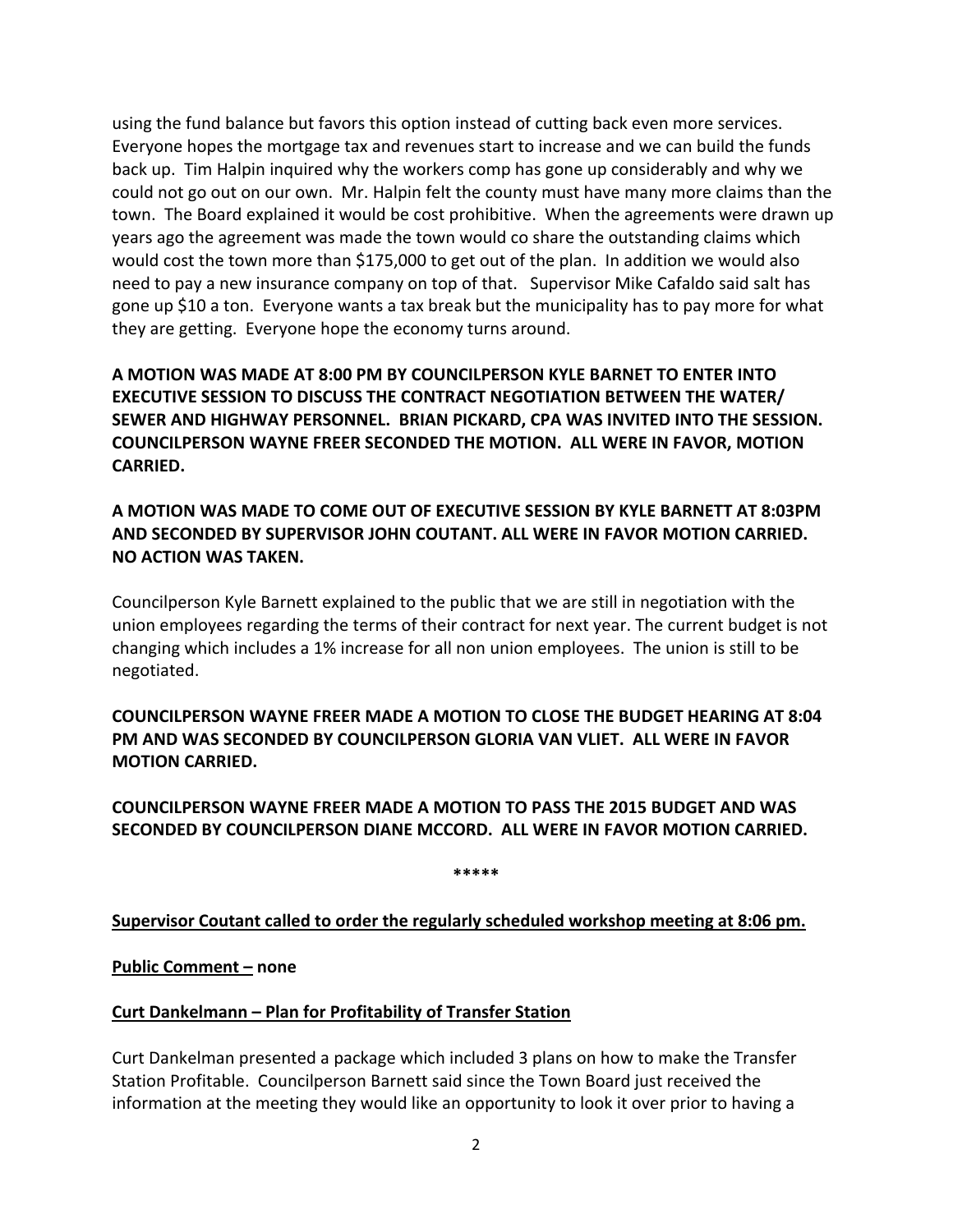lengthy discussion about it. The Board had already discussed options to cut costs during the budget hearings. Councilperson Barnett suggested a special committee be formed to review in detail Curt's ideas. To discuss the possibility of bringing the management back in house, continue privatization, alter the agreement and share services with other municipalities or cutting back on the days of operation. All of the options will be reviewed and analyzed. This committee will present costs and benefits to the Board so a decision can be made for 2015.

# **COUNCILPERSON KYLE BARNETT MADE A MOTION TO CREATE A COMMITTEE AND AUTHORIZE THE COMMITTEE TO INVESTIGATE THE VARIOUS OPTIONS AVAILABLE INCLUDING THE LEASING OPTION. THE MOTION WAS SECONDED BY COUNCILPERSON WAYNE FREER. ALL MEMBERS WERE IN FAVOR, MOTION CARRIED.**

Curt Dankelman said the public at large does not understand the complexity of the recycling process. The Supervisor's and Mayor's Association was able to negotiate some of the expenses with Ulster County Resource Recovery Agency (U.C.R.R.A.) and a copy of the communication was given to all Town Board members for review. It appears some of the costs have been scaled back.

Fred Zimmer, resident and Planning Board Member, suggested leasing the transfer station.

### **Employment Agreement – Timothy Keefe**

A copy of the employment contract for Timothy Keefe, Building Inspector, was given to all Board Members for review. If all are in agreement, the authorization to sign the contract will be on the agenda for the November Town Board meeting. Supervisor Coutant said it was the same as last year's contract.

## **Resignation from Environmental Board ‐ Kathy Foley**

Kathy Foley has submitted her resignation from the Environmental Board. Supervisor Coutant said he was sorry to see her go. Kathy has done a good job and Supervisor John Coutant said he would send a letter thanking her for her service.

#### **Association of Towns – 2015 Training School & Annual Meeting**

The 2015 training School and Annual Meeting will be held in New York City February 15‐ 18, 2015. Supervisor Coutant asked the Board to review the information.

#### **Superior Telephone System Agreement**

Superior's maintenance contract needs to be reviewed. A motion to authorize Supervisor Coutant to sign the contract will need to be made at the Town Board Meeting.